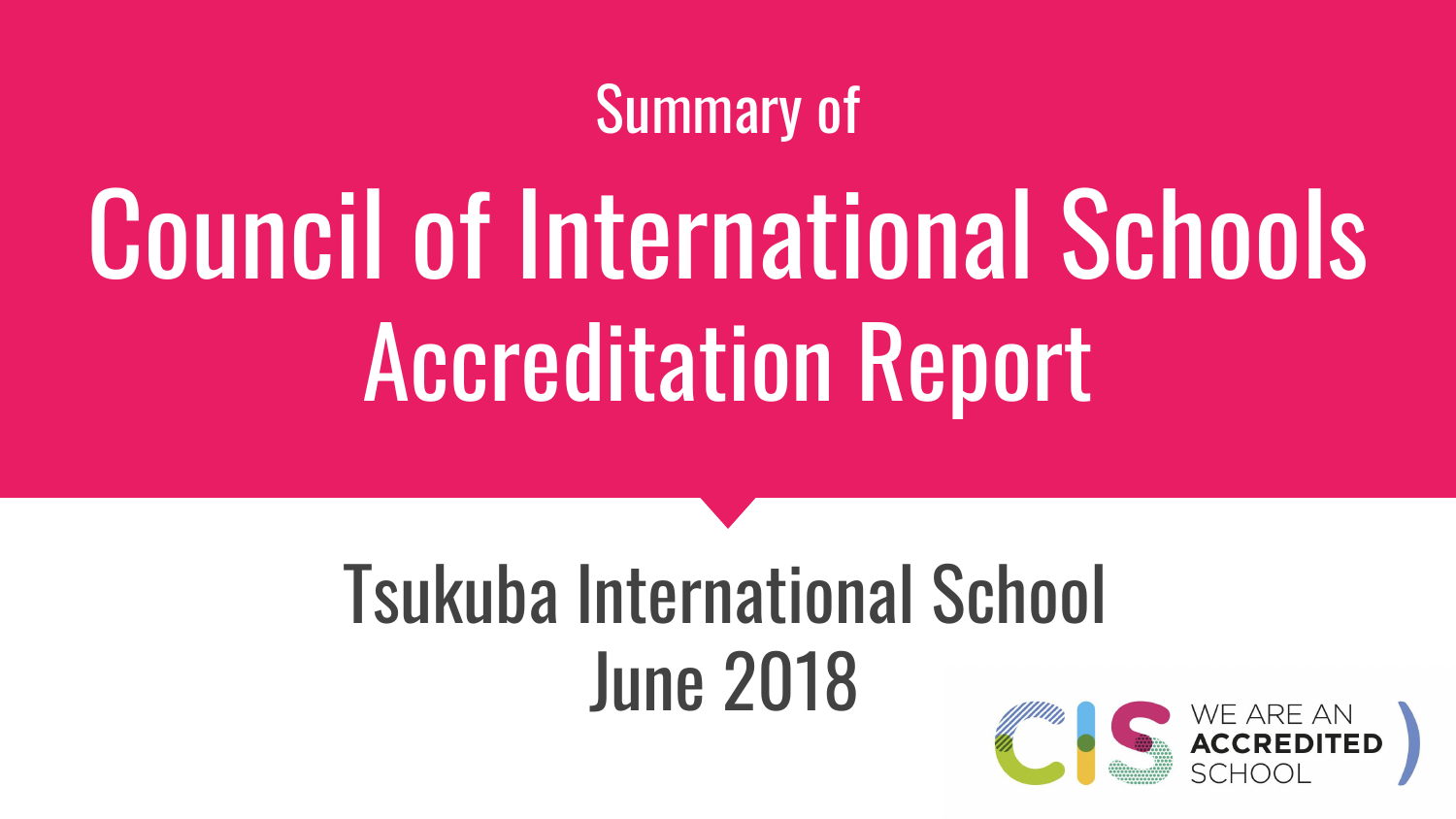#### History of our Engagement with the Council of International Schools

December 2014 - Application for CIS Membership May 2015 - CIS Membership Visit July 2015 - Achieved **Membership** in CIS May 2016 - CIS Preliminary Visit July 2016 - Achieved **Candidacy Status** for CIS Accreditation April 2018 - CIS Evaluation Visit June 2018 - Achieved **Accreditation** by CIS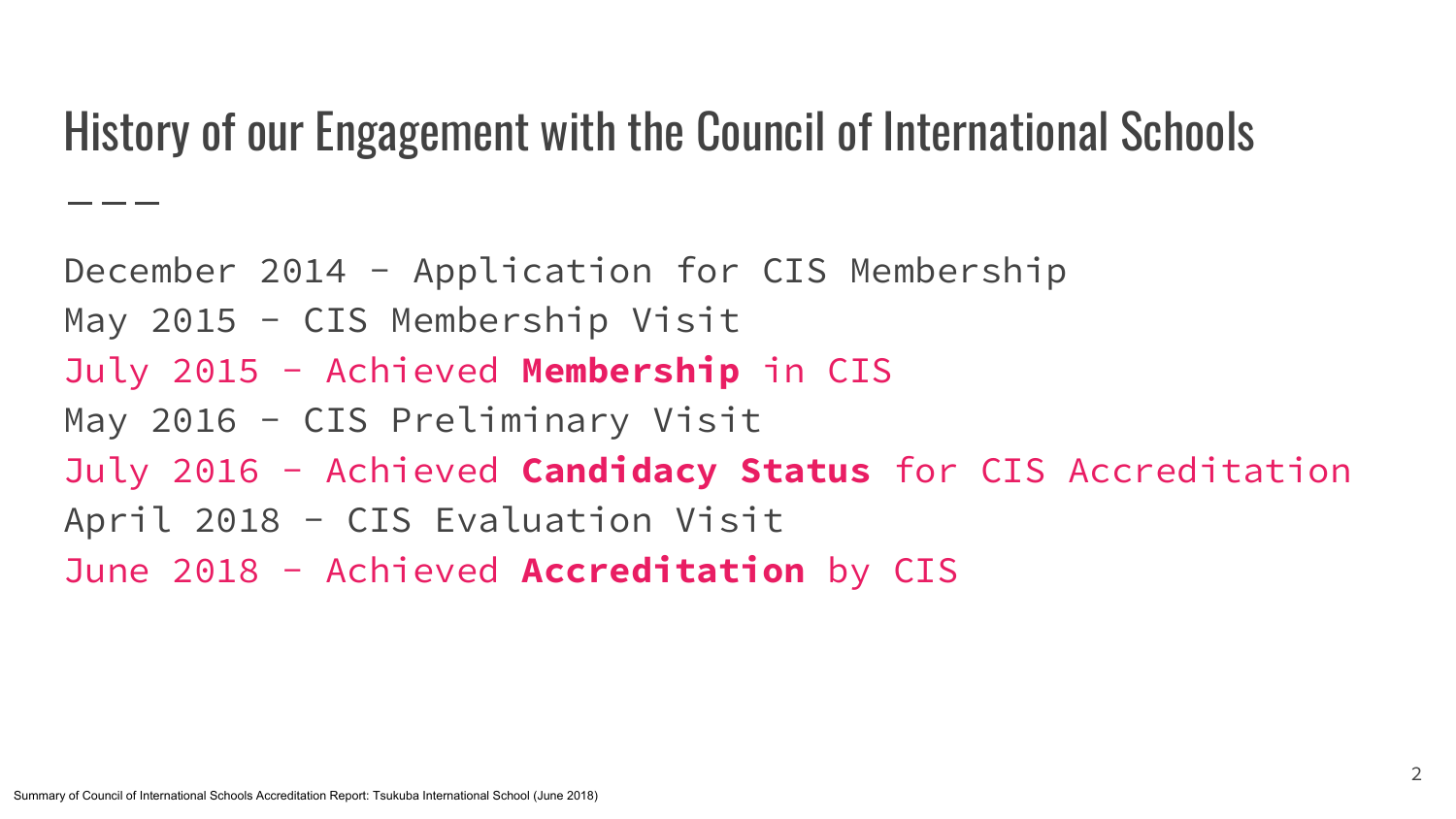## **Major Commendations**

This section details the areas in which the school excels.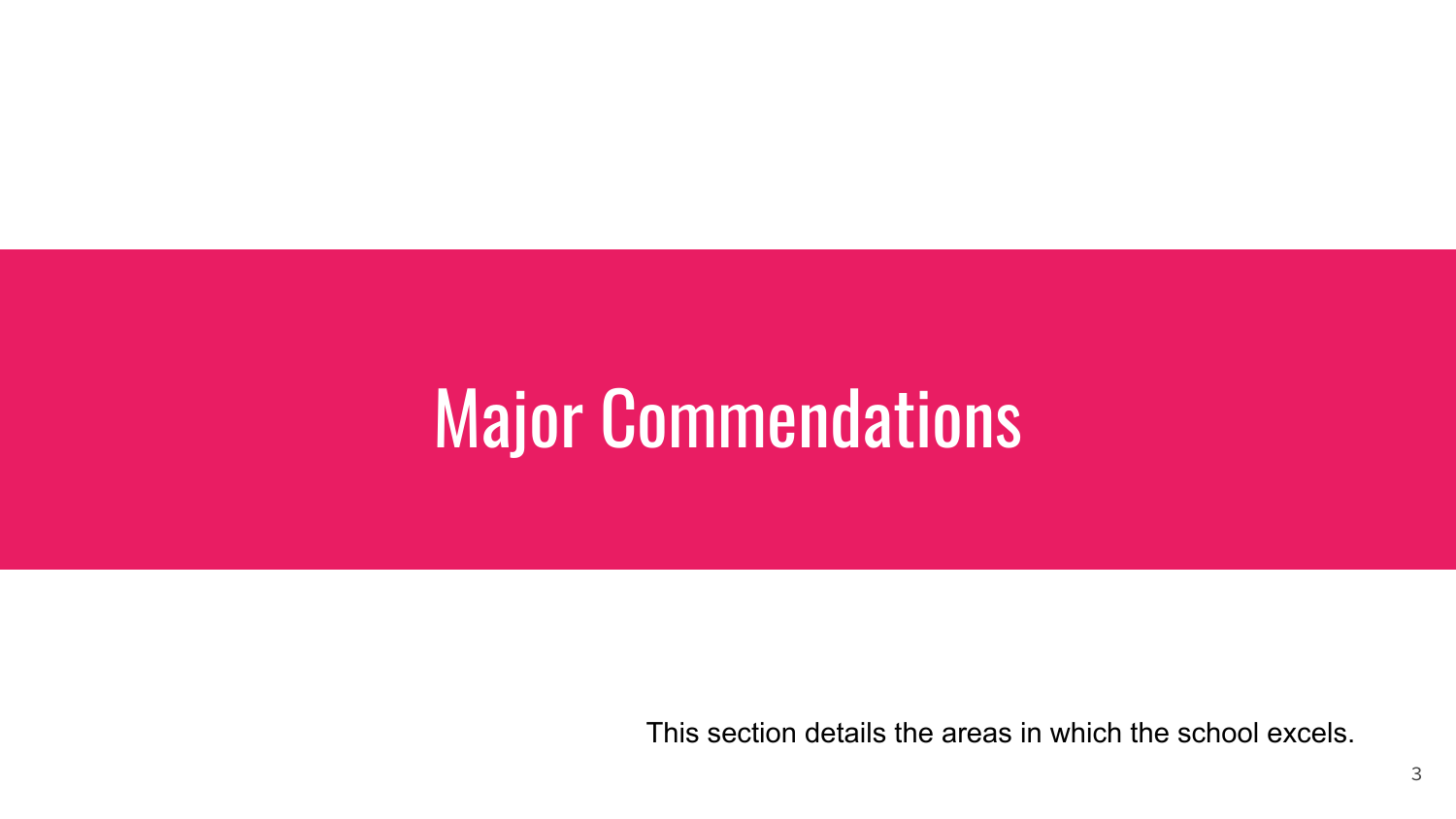#### Major Commendations: Guiding Statements

The team commends **TIS** for developing a thoughtful and comprehensive **definition of international-mindedness** which represents community values.

The team commends **the TIS community** for **embracing the notion of international-mindedness** and for their commitment and passion to develop and embed these traits throughout the life of the school.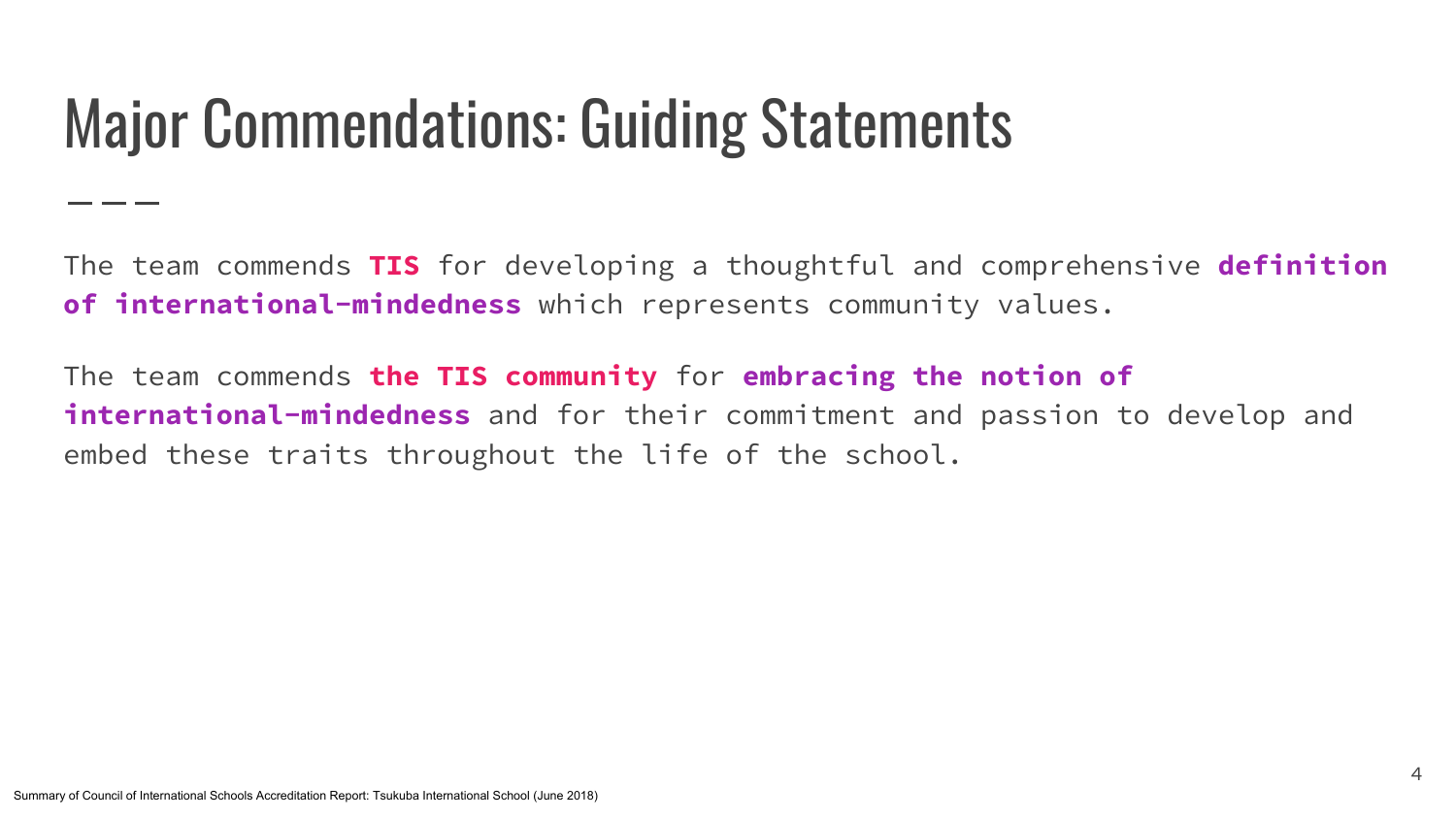### Major Commendations: Teaching and Learning (PYP)

The team commends **the PYP staff** on their commitment to **developing their own Curriculum Overview** to cater for the learning needs of their diverse student body.

The team commends **the TIS students** on the confidence with which they can **articulate their learning**, showing their level of understanding.

The team commends **the teachers** for **designing meaningful assessment tasks** that allow students choice for demonstrating their learning in a variety of ways.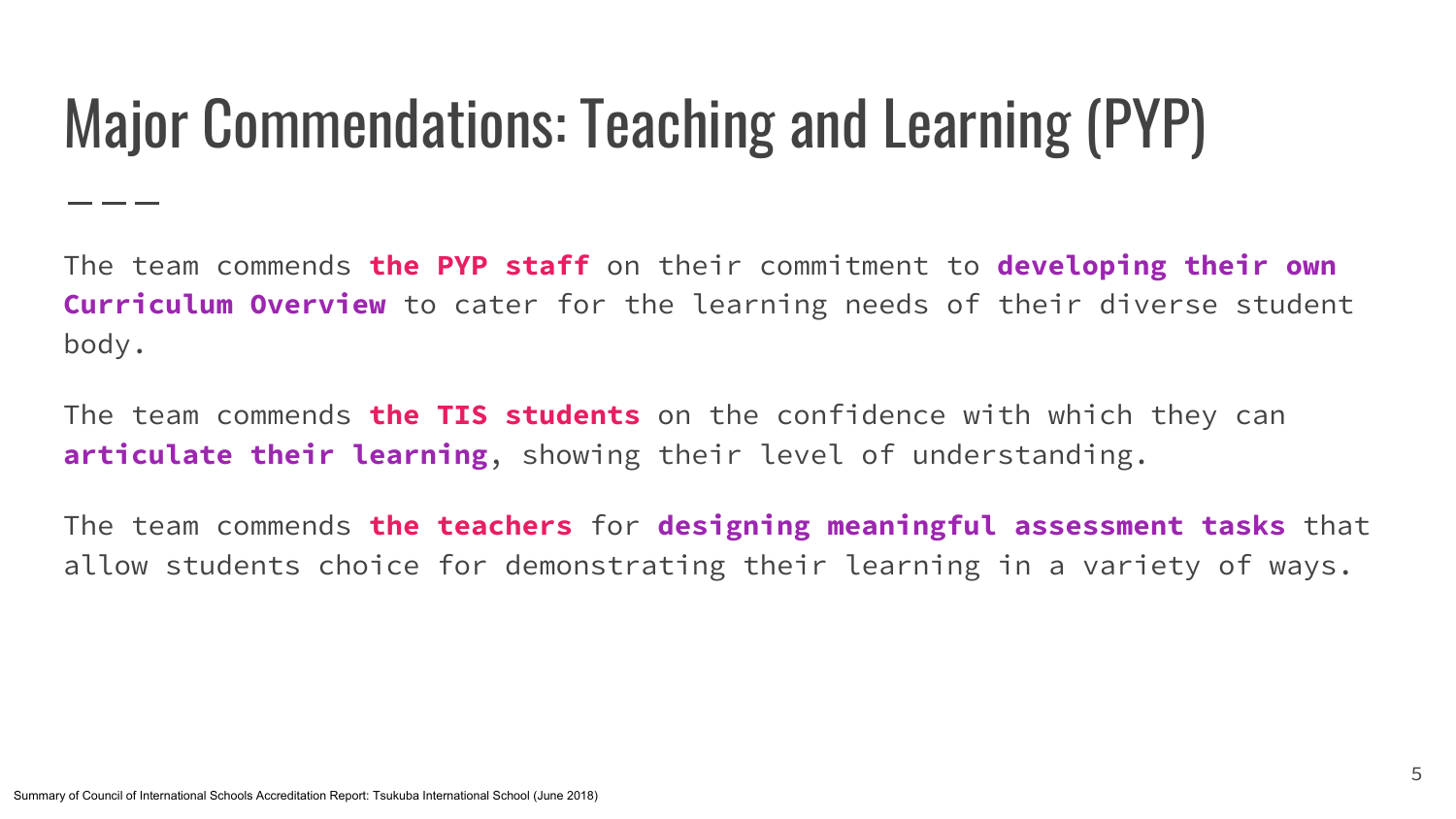#### Major Commendations: Teaching and Learning (MYP)

The team commends **the leadership and staff** for their efforts in **providing a varied range of engaging activities in the curriculum** to meet the social, emotional, and physical needs of its students.

The team commends **the school staff** for the **extracurricular activities** available (given time and facility constraints) to meet the needs of its diverse student population.

The team commends **the leadership team** for introducing and using **ManageBac** to provide real-time progress and comments to MYP and DP students and their parents.

- - -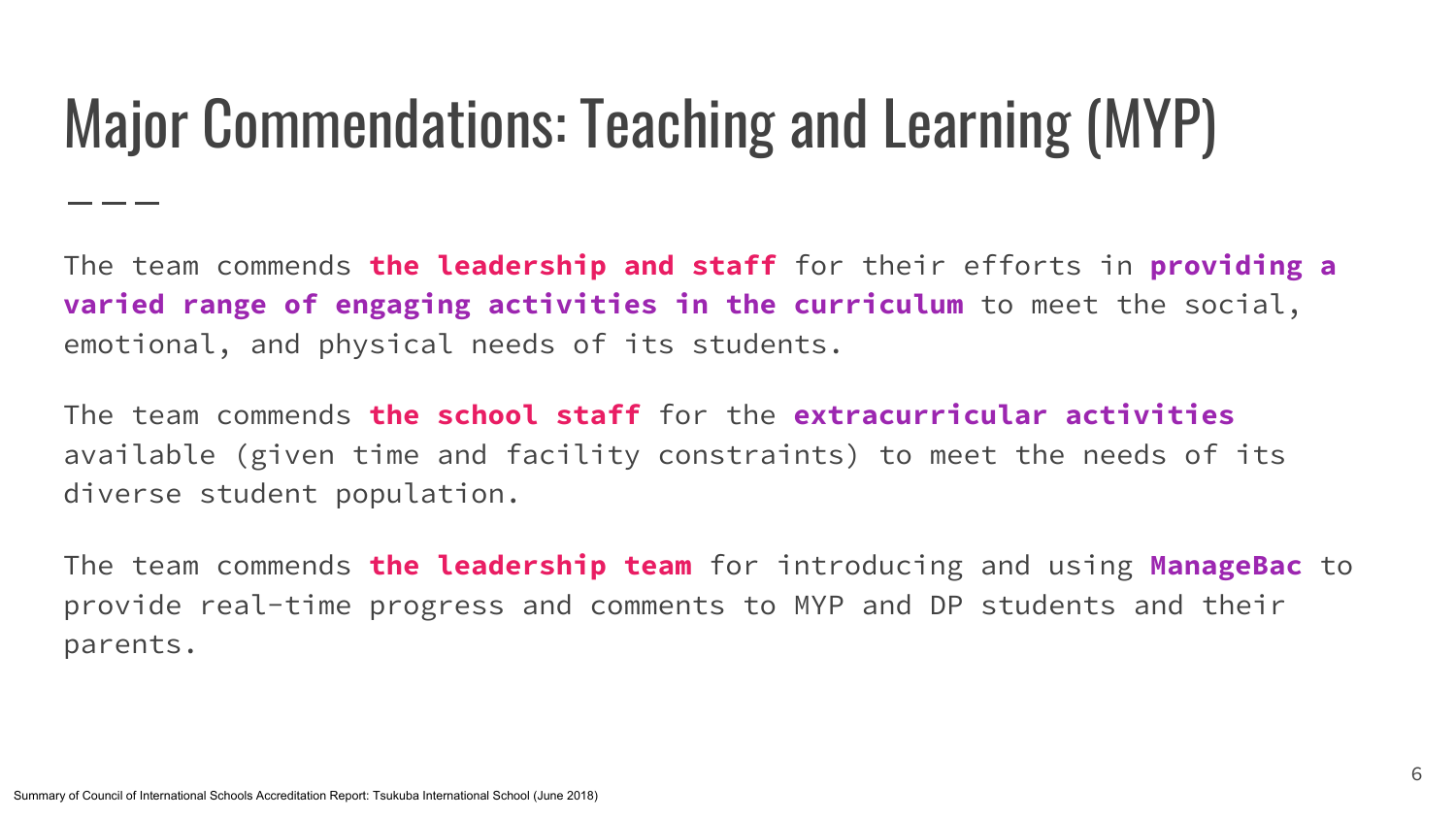#### Major Commendations: Teaching and Learning (Whole School)

The team commends **the staff** for the manner in which **Japanese culture is integrated** into the student learning about international-mindedness.

The team commends **the Senior Leadership Team** for creating a school culture where **continuing professional learning** for teachers is able to drive curriculum development.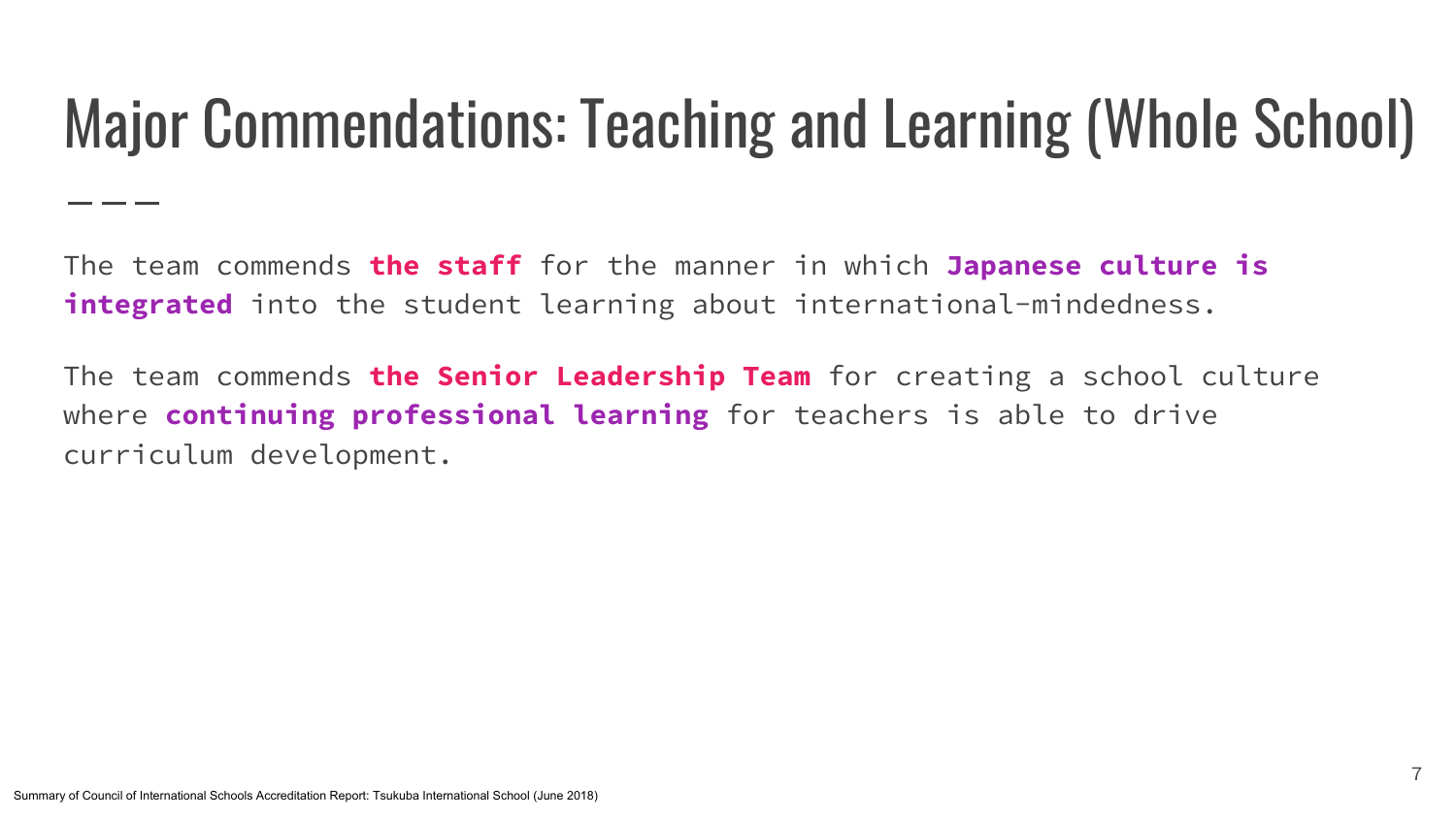#### Major Commendations: Governance and Leadership

The team commends **the board** for the development of a **Governance Handbook**.

The team commends **the board** for the appointment of a **Board Liaison Officer** whose role it will be to communicate the board's decisions and policies to the wider school community.

The team commends **the Principal and the board** for the development and maintenance of a **mutually respectful relationship** that benefits the school.

The team commends the **Principal** for the **passion, dedication and commitment** she brings to the role of Principal of TIS.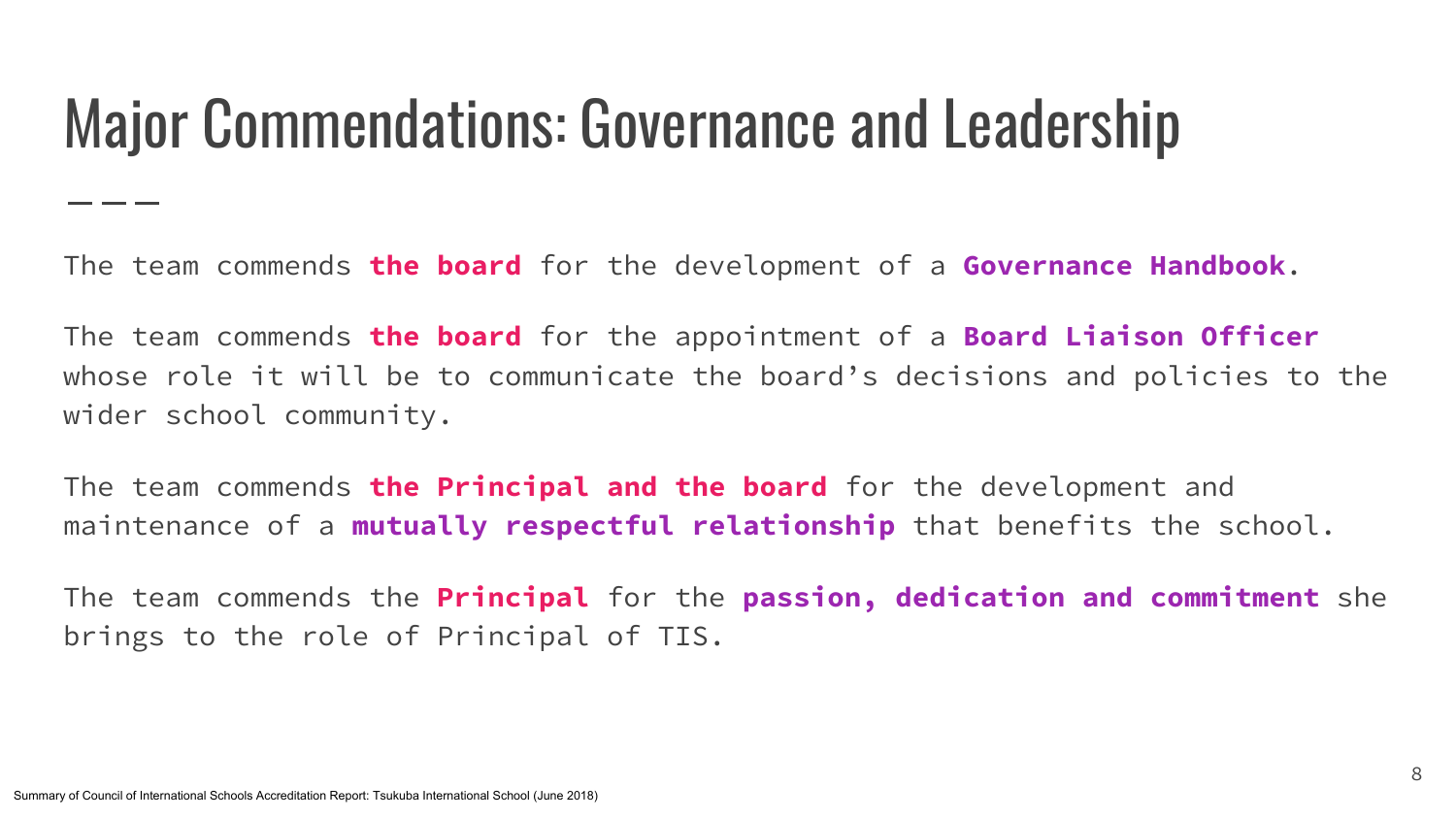#### Major Commendations: Faculty and Support Staff

The team commends **the Administrative Team** for writing a comprehensive **Hiring Policy** which outlines the philosophies, procedures and screening checks that are in place to ensure high quality staff of sound moral character are recruited to work at TIS.

The team commends **the Administrative Team** for improving the documented staff **Job Descriptions and Terms of Employment** outlining specific responsibilities thus resulting in greater clarity for staff.

The team commends **the teachers** for developing **respectful and meaningful working relationships with students**, which are aligned with the vision and mission and make students feel supported and nurtured within the learning environment.

The team commends **the staff of TIS** for contributing positively to a **culture of mutual respect**, with positive morale engendered amongst colleagues.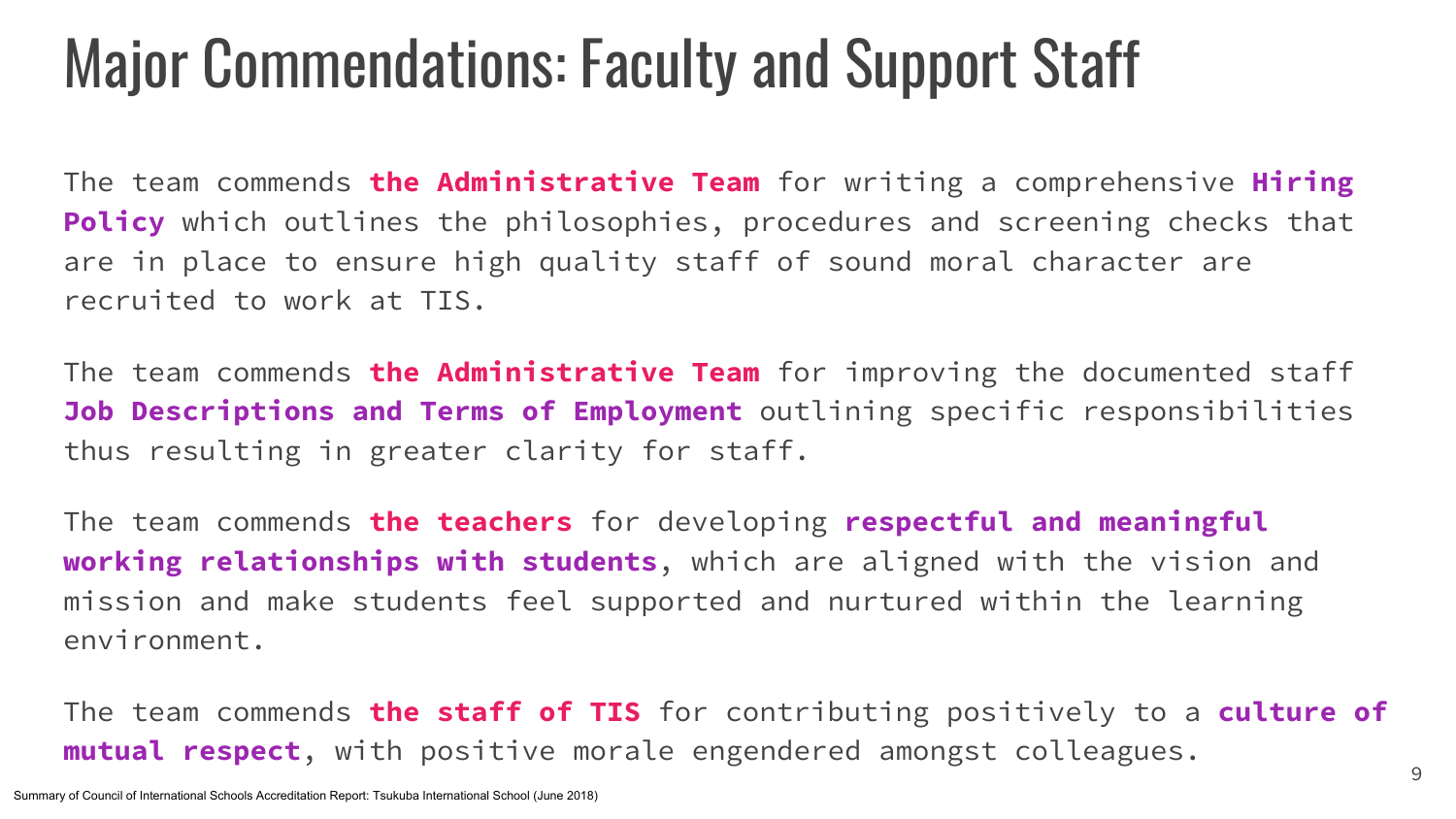#### Major Commendations: Access to Teaching and Learning

The team commends **the teaching staff** for their extraordinary effort to assist parents in identifying the **best possible support system** for their child's learning needs.

The team commends **the TIS community** for its contribution to creating a **safe, inspiring, and compassionate learning environment**.

The team commends **the TIS staff** for being **open and approachable** in communication with all members of the school community.

The team commends **the school leadership and staff** for successfully creating **meaningful links with the local culture** through their Enrichment Programme.

\_\_\_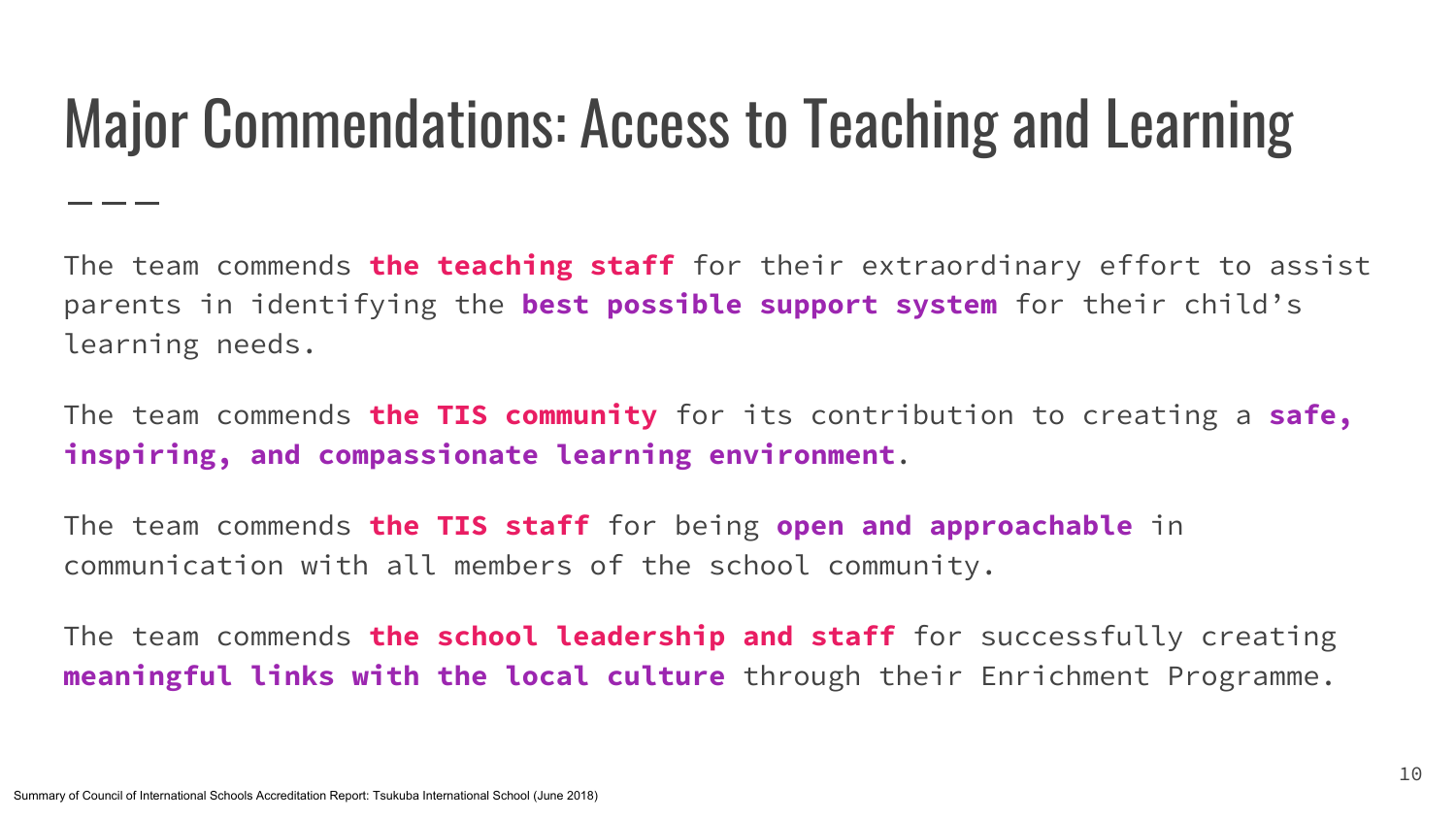## Major Recommendations

This section details the areas in which the school should focus on improving over the next five years.  $11$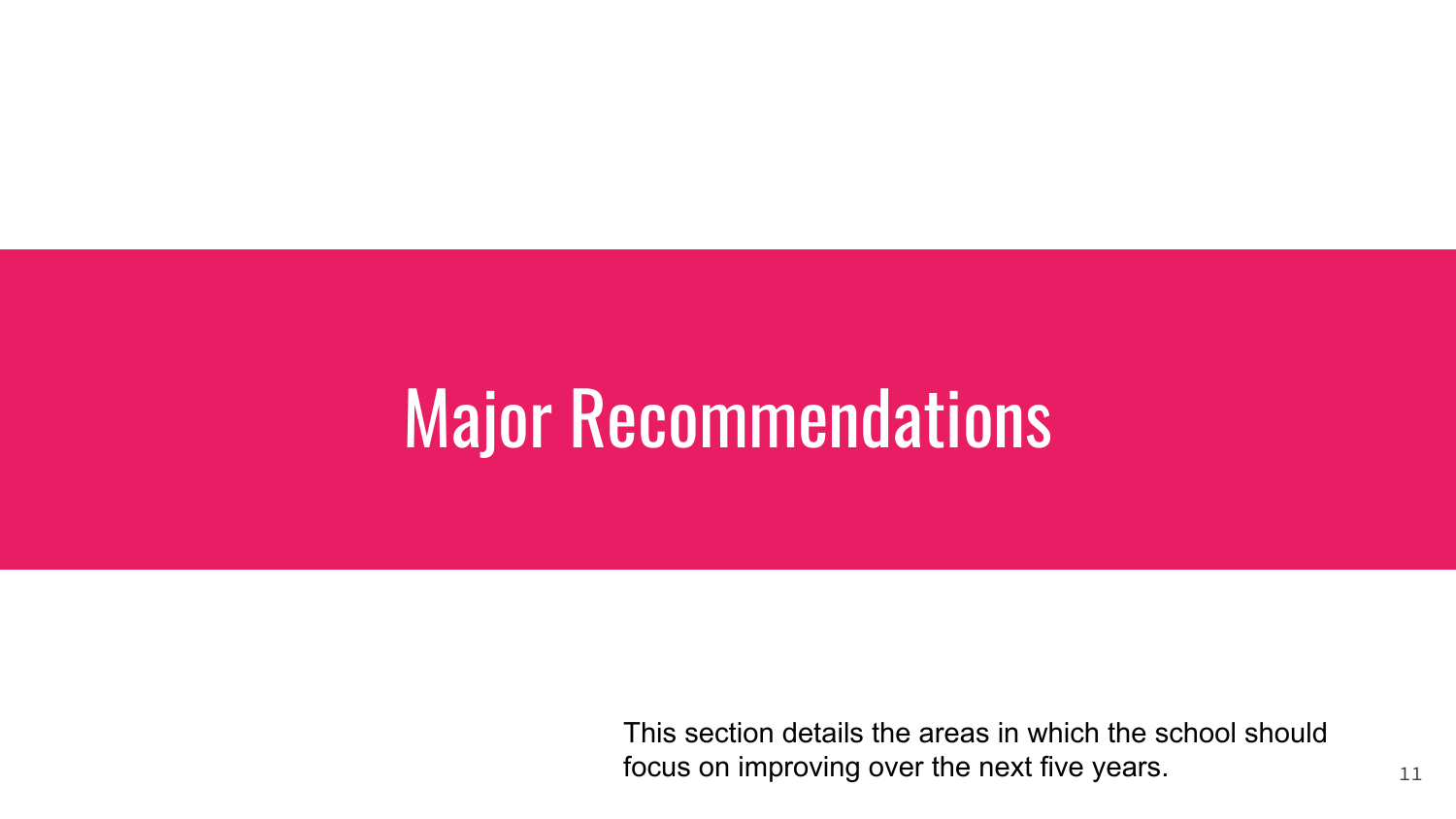#### Major Recommendations: Guiding Statements

The team recommends that the SLT establishes a system to **monitor the level of support for the school's guiding statements**.

The team recommends that the Principal, through a consultative process, **reviews the current vision and mission statements** to ensure they are aspirational, drive decision-making processes and outline clear expectations for student learning now and in the future.

The team recommends that the SLT collects and analyses survey data from all stakeholders to help the school **assess its success in achieving its aims as laid out in its guiding statements**.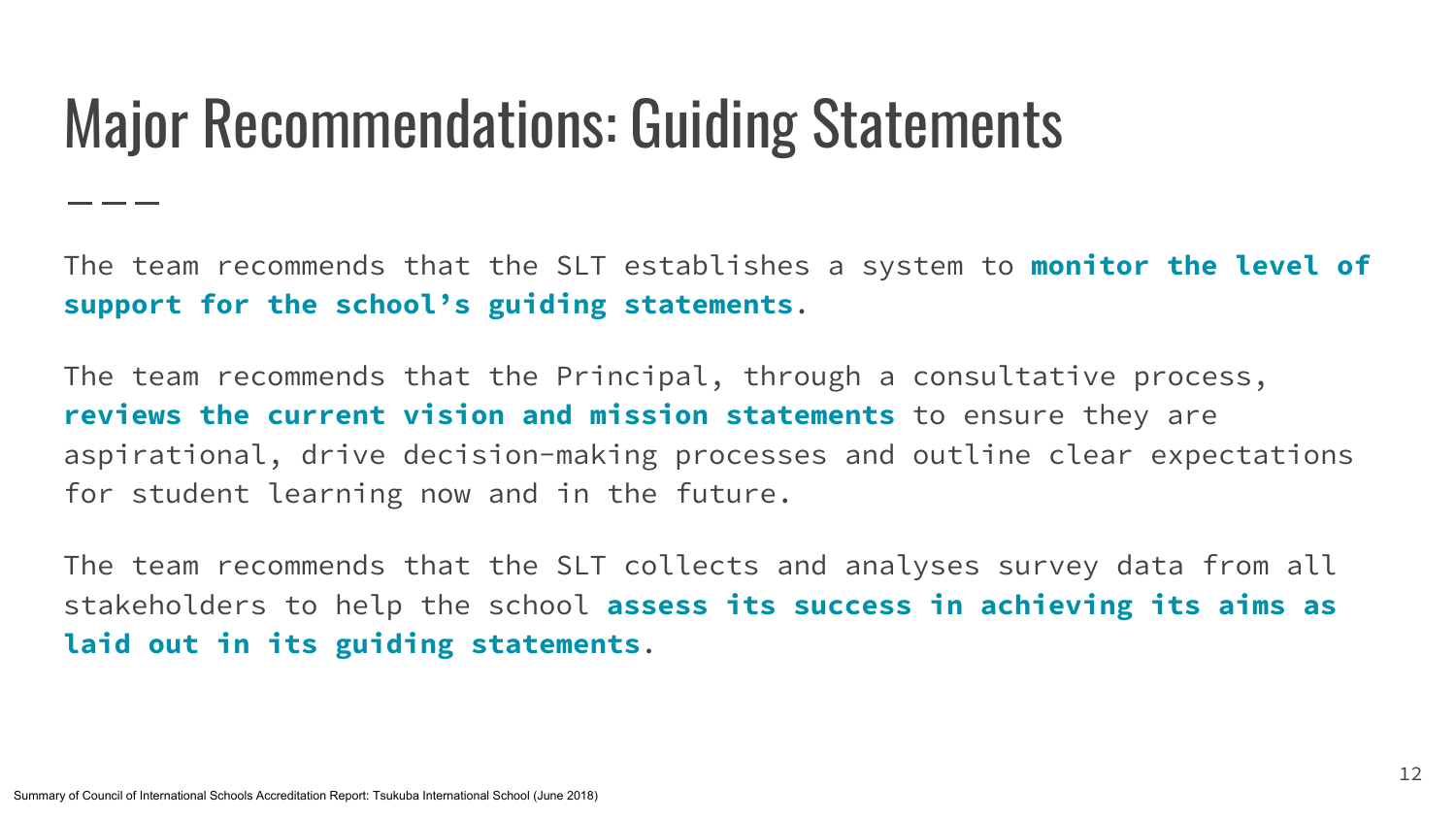### Major Recommendations: Teaching and Learning (PYP)

The team recommends that the teachers and SLT agree on **common school philosophy of teaching and learning** throughout the PYP years.

- - -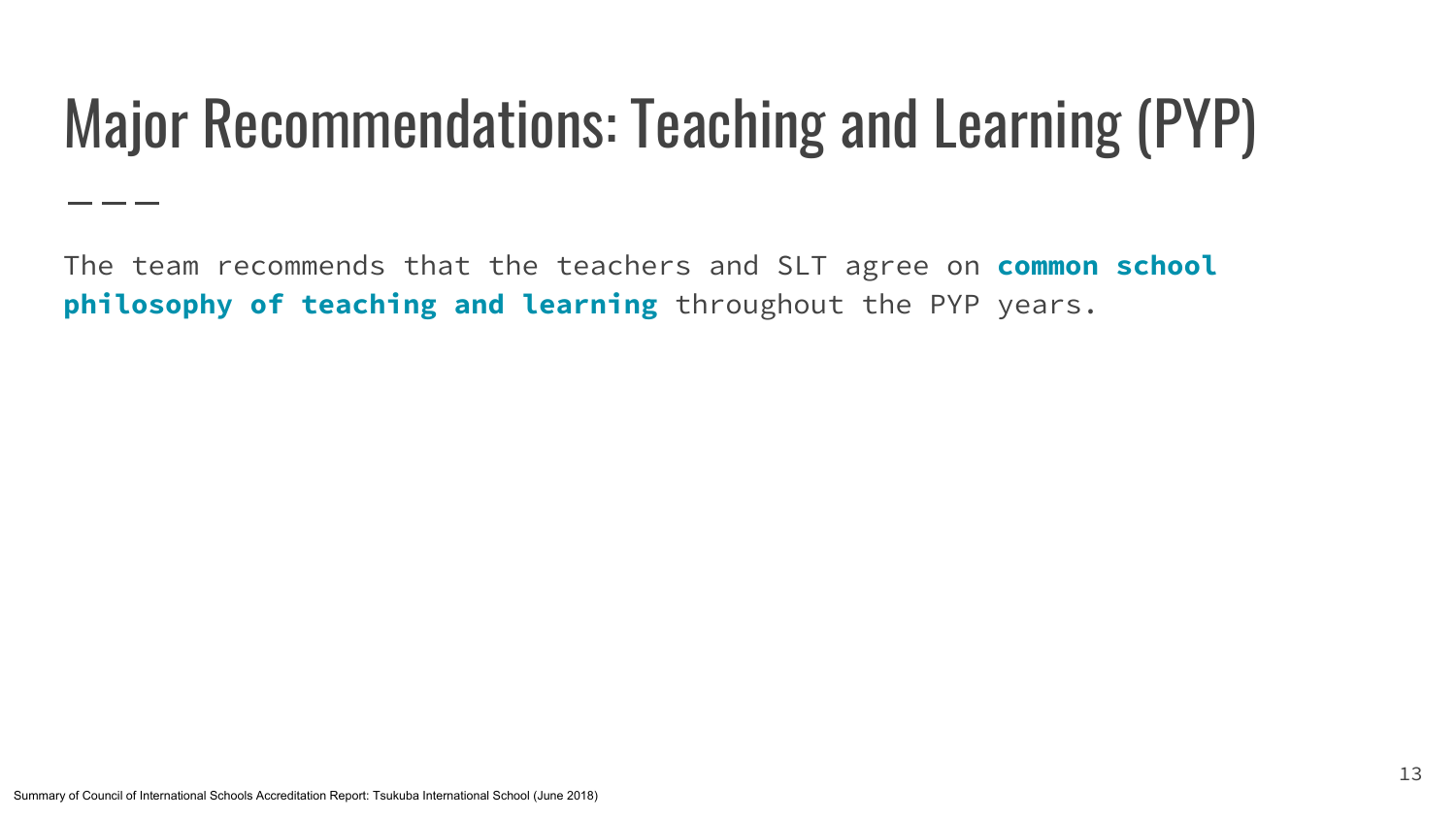#### Major Recommendations: Teaching and Learning (Whole School)

The team recommends that the curriculum coordinators consider a focus for school-wide professional development (PD) on **differentiated student learning** to support the development of vertically-aligned philosophy and teaching strategies.

The team recommends that the curriculum coordinators facilitate the completion of **vertical curriculum documentation** across all subjects.

The team recommends that the Senior Leadership Team use **a more strategic approach to PD** that incorporates analysis of student data, review of the school's goals, and the teacher appraisal process.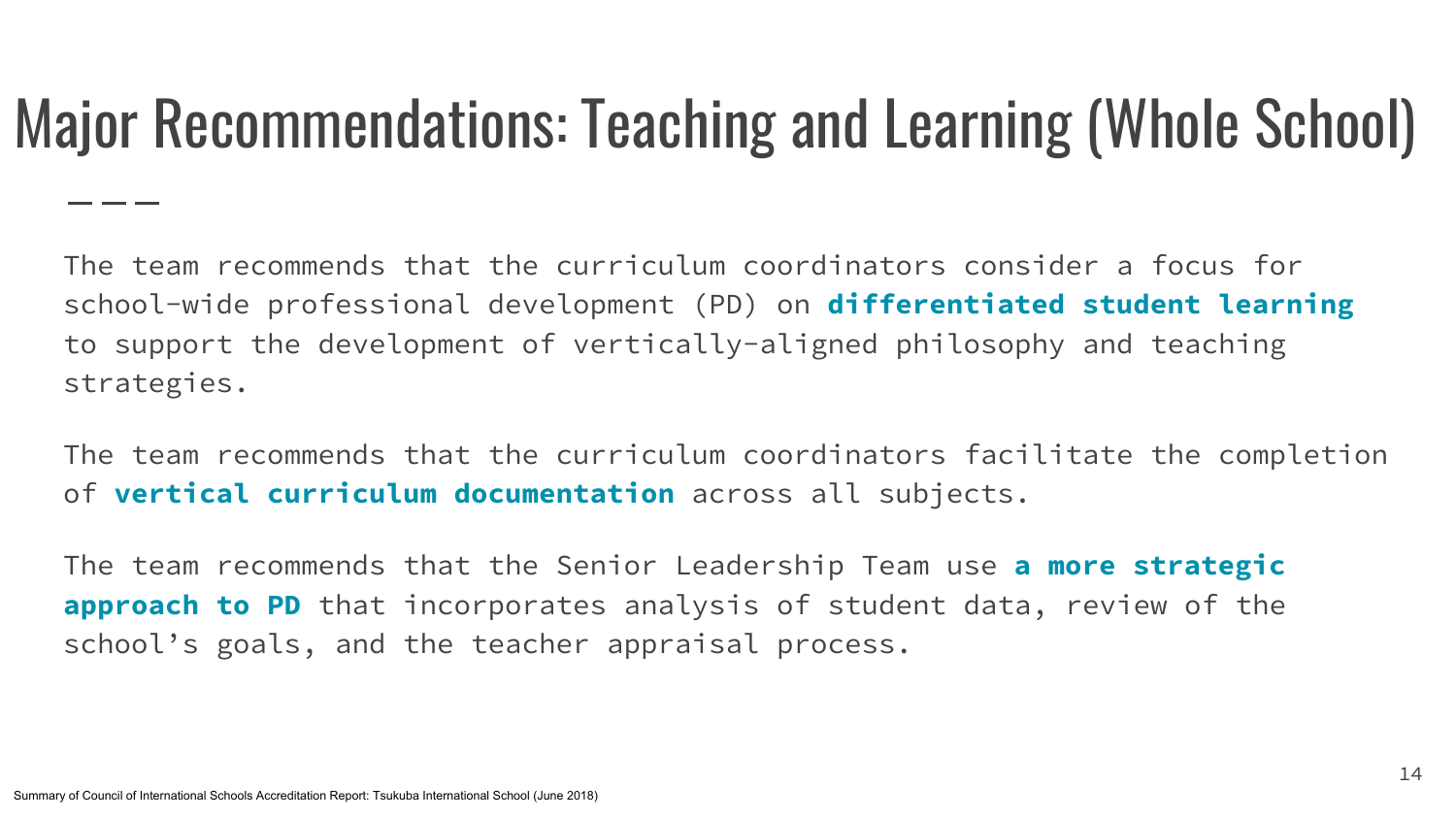#### Major Recommendations: Teaching and Learning (Whole School)

The team recommends that the teachers decide on common strategies and **coordinate support for students with learning differences**, both for those who need additional support and those who need extension.

The team recommends that the teachers agree on strategies and vertically align **support for students for whom English is an additional language**.

The team recommends that the Senior Leadership Team puts in place an effective system for **recording student achievement** in order to track and analyse student progression.

\_ \_ \_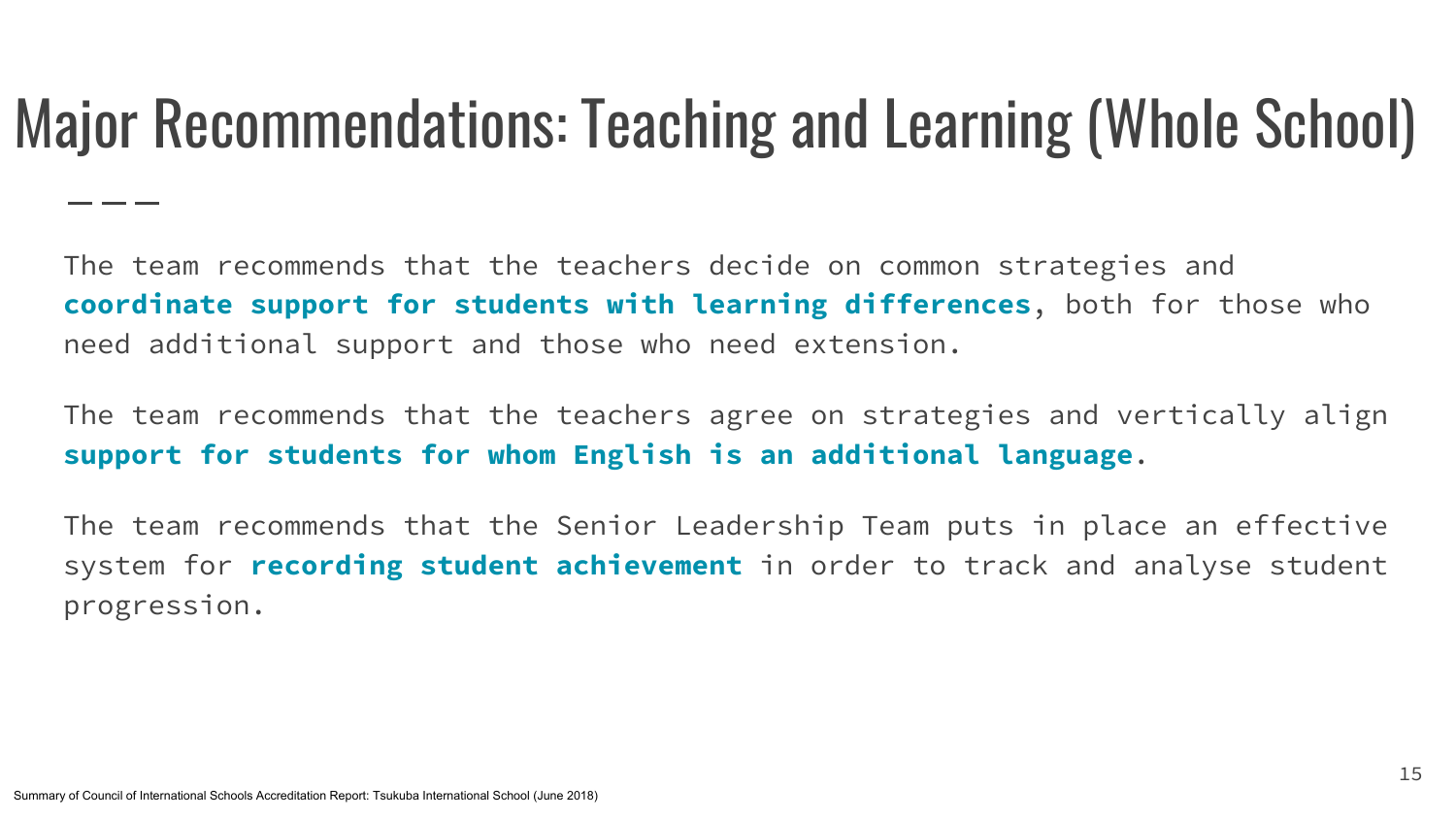#### Major Recommendations: Governance and Leadership

The team recommends that the board undertake proposed **formal orientation and training** for board members as a matter of priority.

The team recommends that the board introduce **succession planning** for the positions of Board Chair and Principal.

The team recommends that the board and the Principal clarify their **individual responsibilities** using the Governance Handbook as a reference.

The team recommends that the Senior Leadership Team develops and implements a systematic and regular **appraisal of the board's effectiveness**.

\_ \_ \_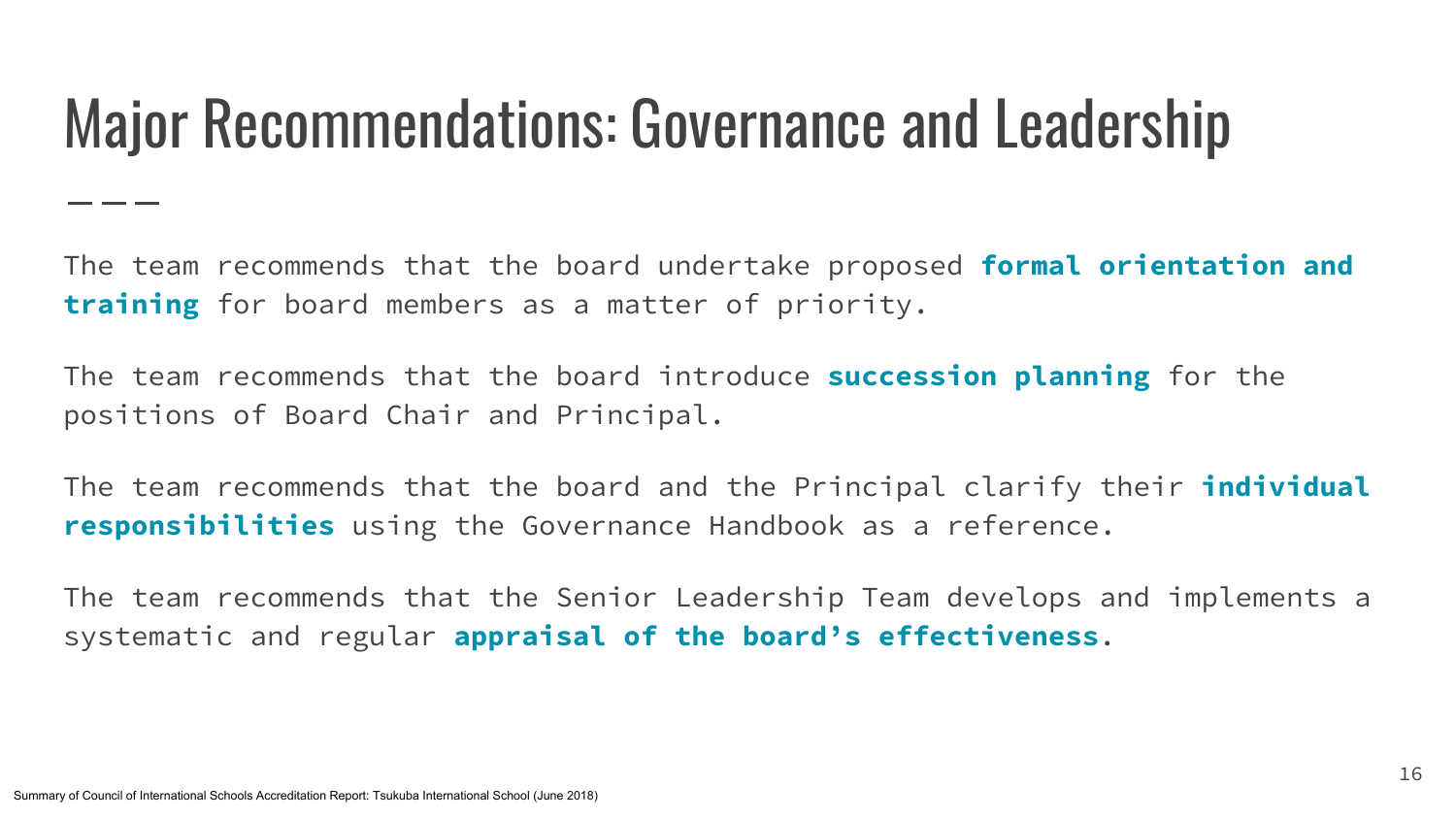#### Major Recommendations: Governance and Leadership

The team recommends that the board and the Senior Leadership Team proceed to **surface both the PYP and MYP playing fields** as a matter of priority.

The team recommends that the board engages with all stakeholders to finalise, communicate and implement a **strategic plan** linked closely to the school's guiding statements.

The team recommends that the board ensures that the school's **educational and financial plans are communicated clearly** and regularly to the members of the school community.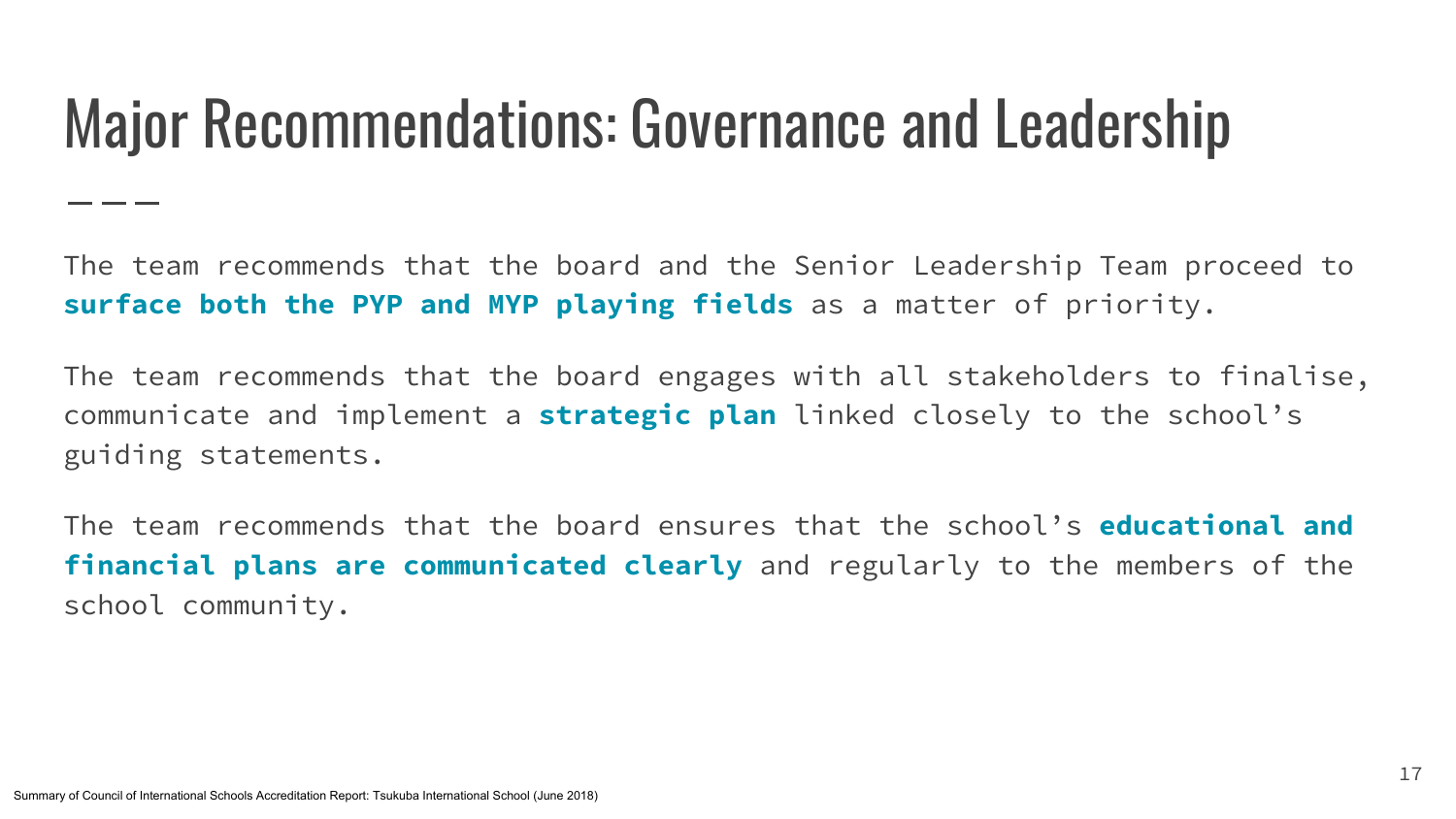#### Major Recommendations: Faculty and Support Staff

The team recommends that the Senior Leadership Team implements an **effective appraisal/performance management programme** that helps to build teacher capabilities and has direct effect on student learning.

The team recommends that the board and Senior Leadership Team finalize the **staff salary scale**, and communicate this information to staff in advance of employment or renewal of their contract.

The team recommends that the board and Principal monitor and review **staff compensation packages** to ensure they are adequate to allow the school to recruit and retain appropriately trained staff.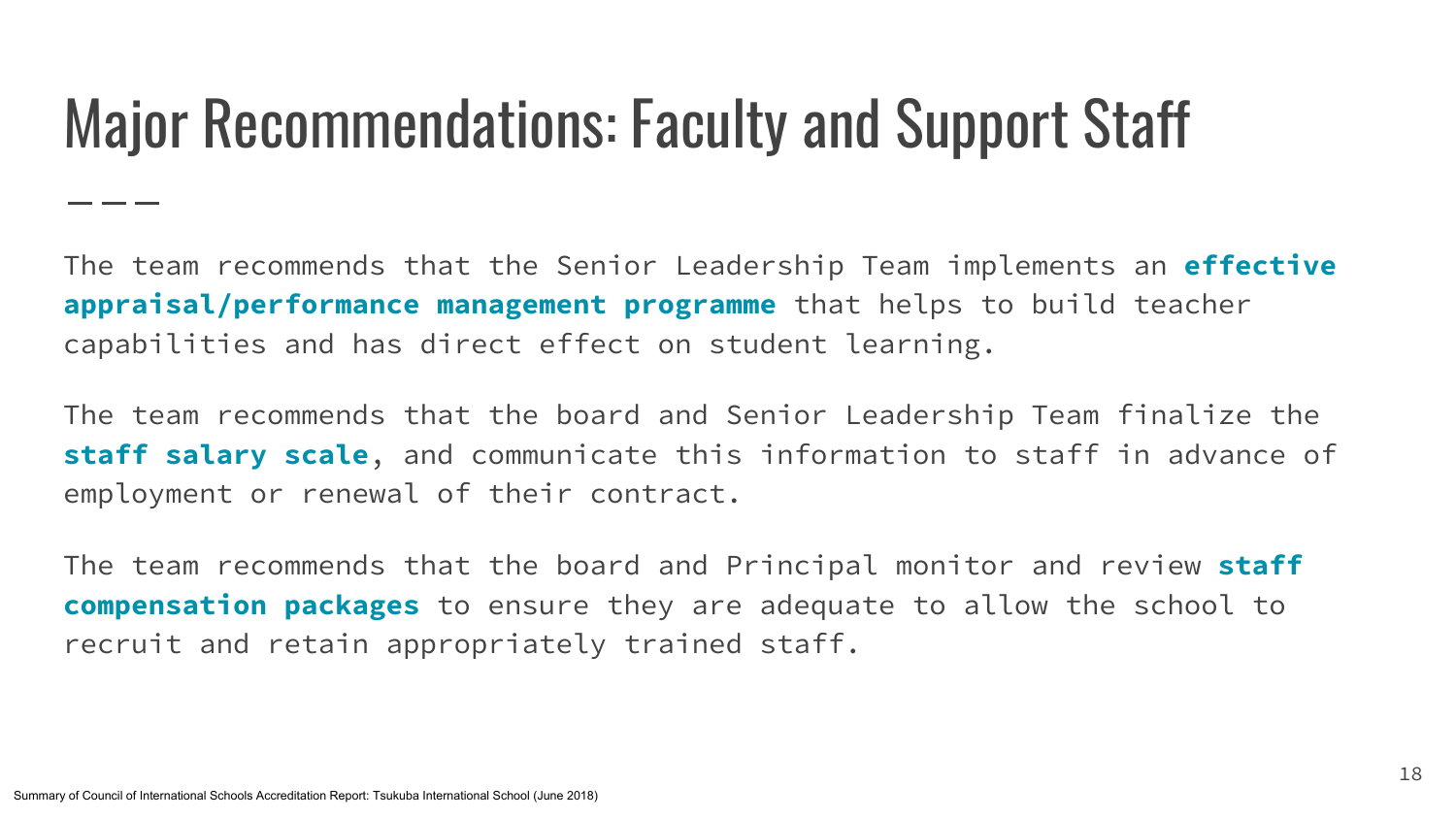#### Major Recommendations: Access to Teaching and Learning

The team recommends that the Senior Leadership Team ensures that the teachers who are supporting students with special learning needs, have access to relevant **special education training**.

The team recommends that the Senior Leadership Team plans for a more effective support system for **students with additional learning needs** within the school.

The team recommends that the Senior Leadership Team seeks to increase the level of **counselling services** to support students' well-being and to provide teachers with guidance when needed.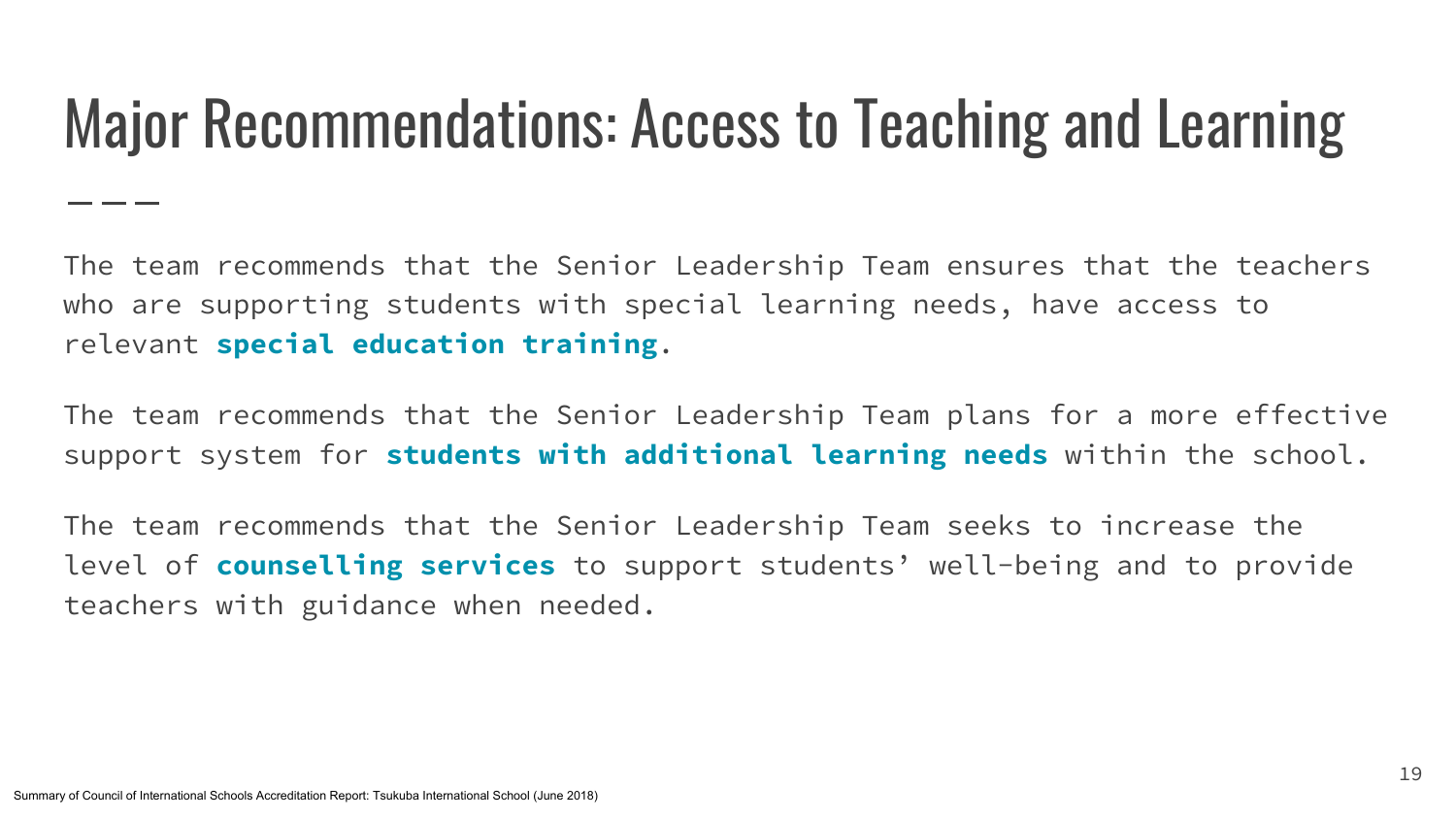#### Major Recommendations: School Culture and Partnerships for Learning

The team recommends that the Senior Leadership Team should listen to **staff voice** as a method of improving staff well-being and morale.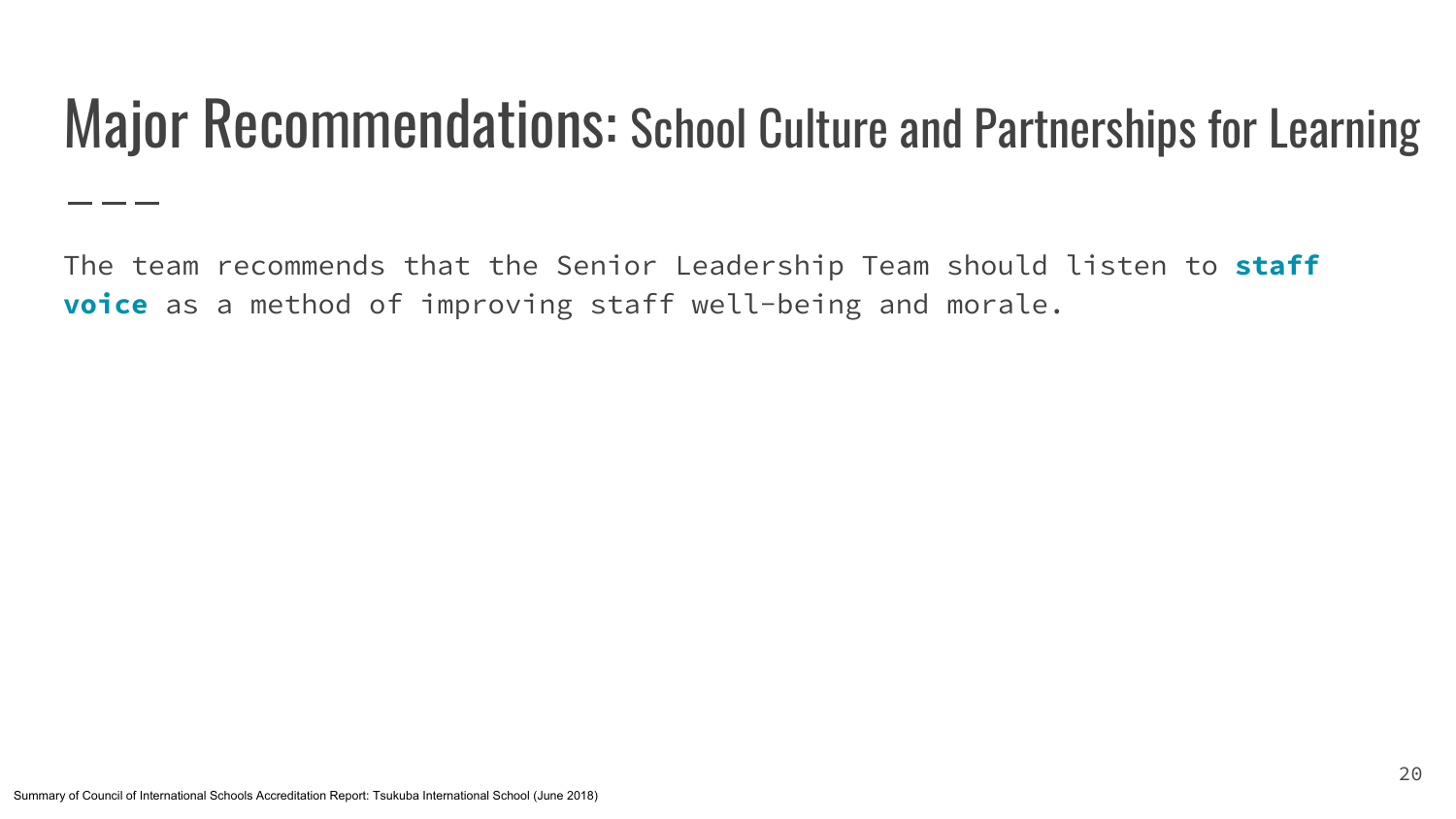#### Major Recommendations: Operating Systems

The team recommends that the SLT should finalize and implement a new **maintenance plan** that will allow for repair and maintenance tasks to be prioritized and efficiently carried out.

The team recommends that the SLT develop and practise a **Crisis Management Plan** as soon as feasibly possible to provide a clear framework for action in the case of an unexpected crisis causing serious injury or death.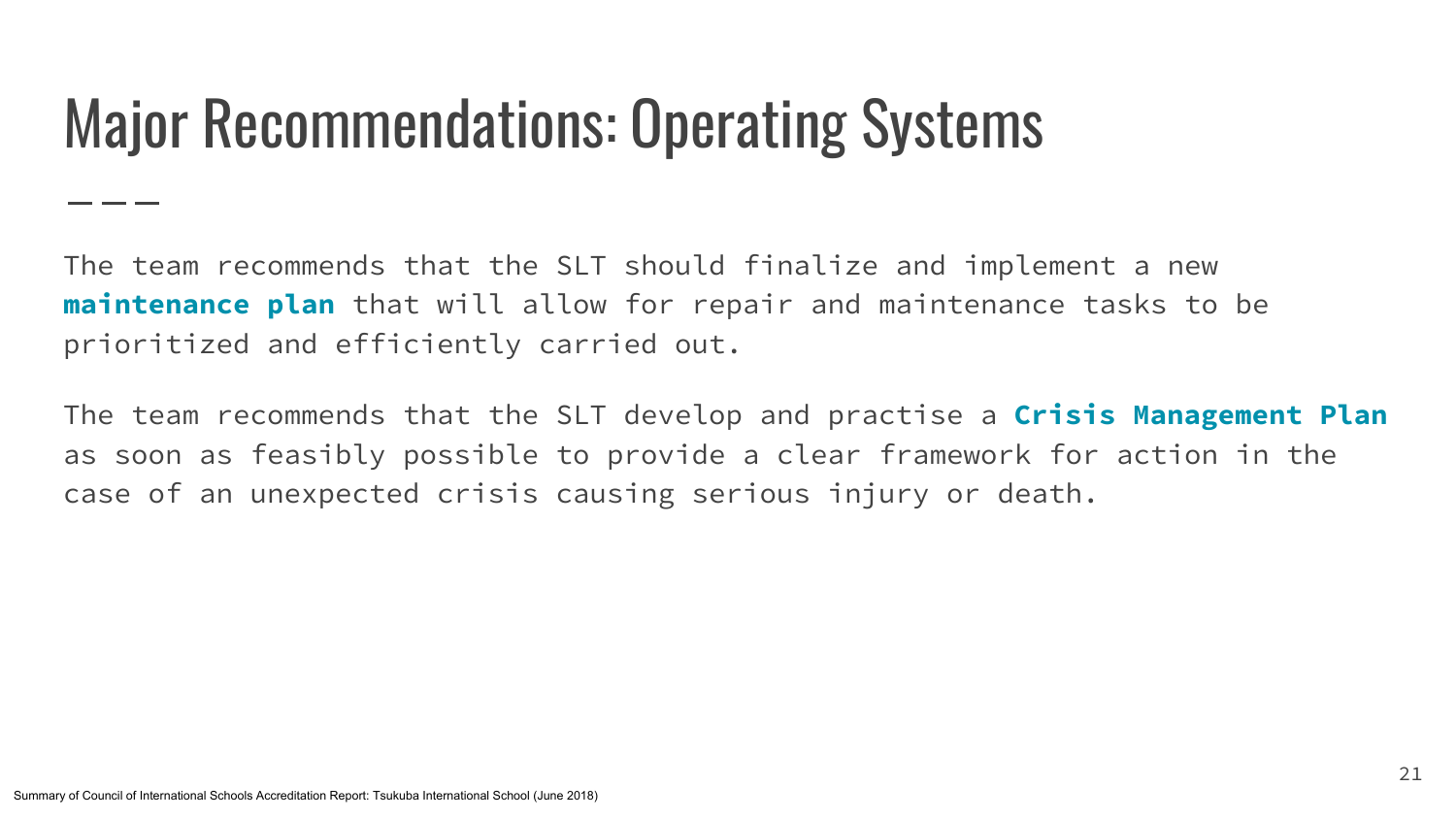## Where do we go from here?